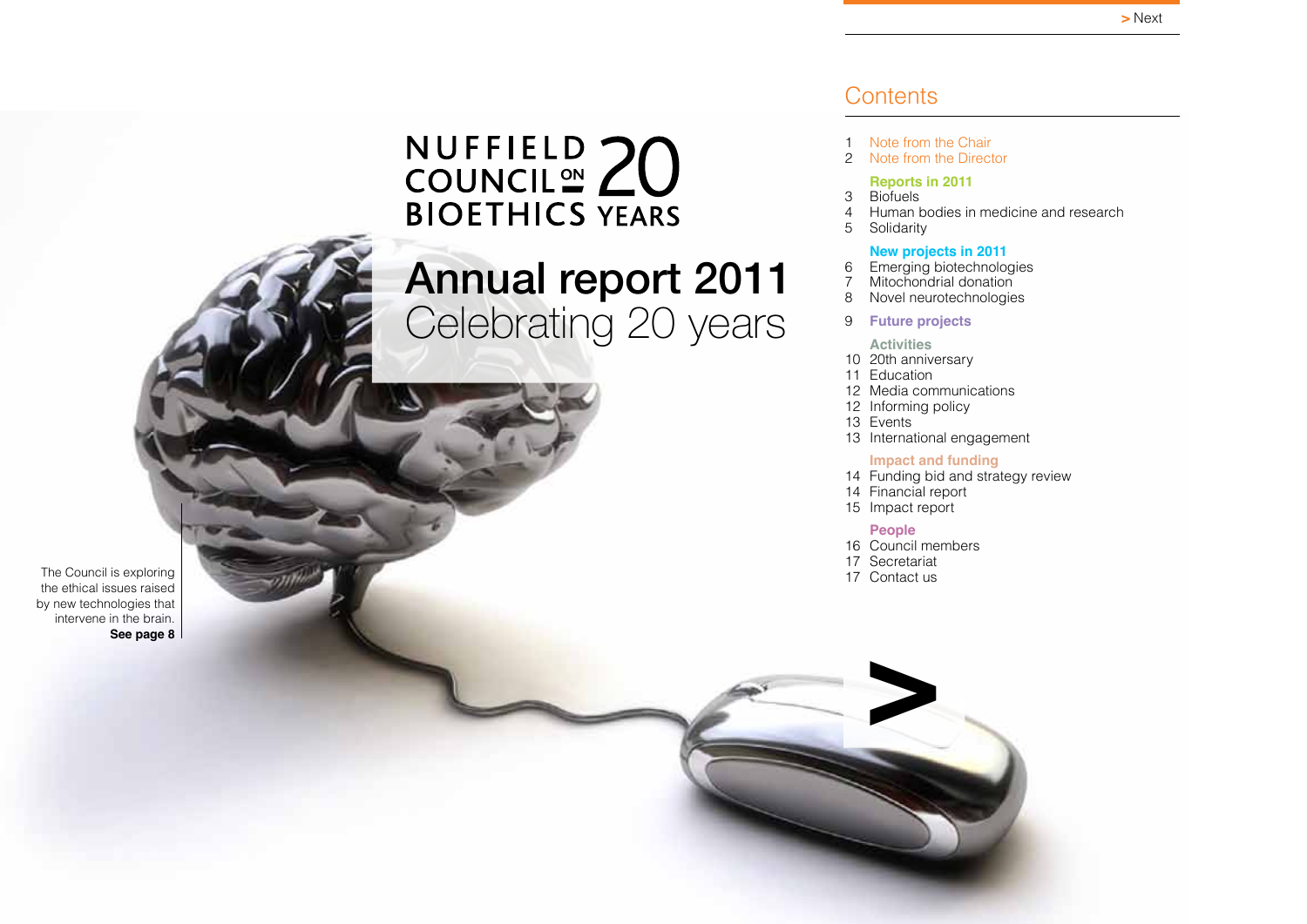### <span id="page-1-0"></span>Note from the Chair

#### In a rapidly changing world in which the biomedical sciences both promise much and prompt ethical disquiet, there are three challenges that a body like the Nuffield Council on Bioethics faces.

The first is the challenge of straight thinking. Take the case of human bodily material used in medicine and research. Everyone knows that commercialisation of such transactions leads to difficulties. But what exactly does this mean? As the [Working Party on this topic](#page-5-0) showed in its report, the use of such material is both varied and subject to various principles of remuneration from straight altruism in the case of blood donation to payment in the case of first-in-human trials. Comparing and contrasting these different principles of payments is the first step in learning to think straight about the limits, and the potential, of market transactions. A similar point can be made in respect of personal responsibility, where clear thinking was shown in the [report on solidarity](#page-6-0)  supported by the Arts and Humanities Research Council and the Nuffield Foundation. It is easy to assume that self-inflicted injury through leading a poor lifestyle should carry a penalty, but as the report showed, the issues are not so straightforward.

The second challenge is thinking practically. In some ways this second challenge conflicts with the first, since the need to step back and place a problem in perspective takes one away from the urgency that is often needed to have practical effect. However, the Working Party on biofuels showed that it was possible to make practical recommendations, in particular about certification, and conduct a thoughtful appraisal of a complex set of technologies and policies.

The third challenge is to think ambitiously. The most demanding bioethical issue facing the world at present is that of global health inequalities, great as they are in scale and complex in operation. To celebrate its twentieth anniversary the Council held a [symposium](#page-11-0) to look at issues of responsibility in global health. The two days were an exciting occasion, with Lord Crisp giving a keynote lecture and a number of colleagues from around the world providing evidence and insight. Was the ambition of the topic matched by a breakthrough to a feasible work programme? I think not. This was not because of the short-comings of the participants, but because of the magnitude of the issues and the difficulty of defining a way of thinking that would lead to a practical and straight-thinking report. This is a topic with which the Council will still have to wrestle.

This is my final report as Chair of the Nuffield Council. Each year I have recorded my thanks to the members of the Council, the staff of the secretariat and all who have supported the work of the Council, financially, practically and intellectually. I repeat that thanks warmly this year. I should also record my thanks to other bioethics councils in Europe, from whom we have benefited greatly through increasing contact and discussion. It has been the highest privileged to have chaired the Nuffield Council. I wish all associated with its work in the future well in their task of undertaking clear, practical and ambitious thinking.

Albat Weate

**Albert Weale** Chair 2008–2012

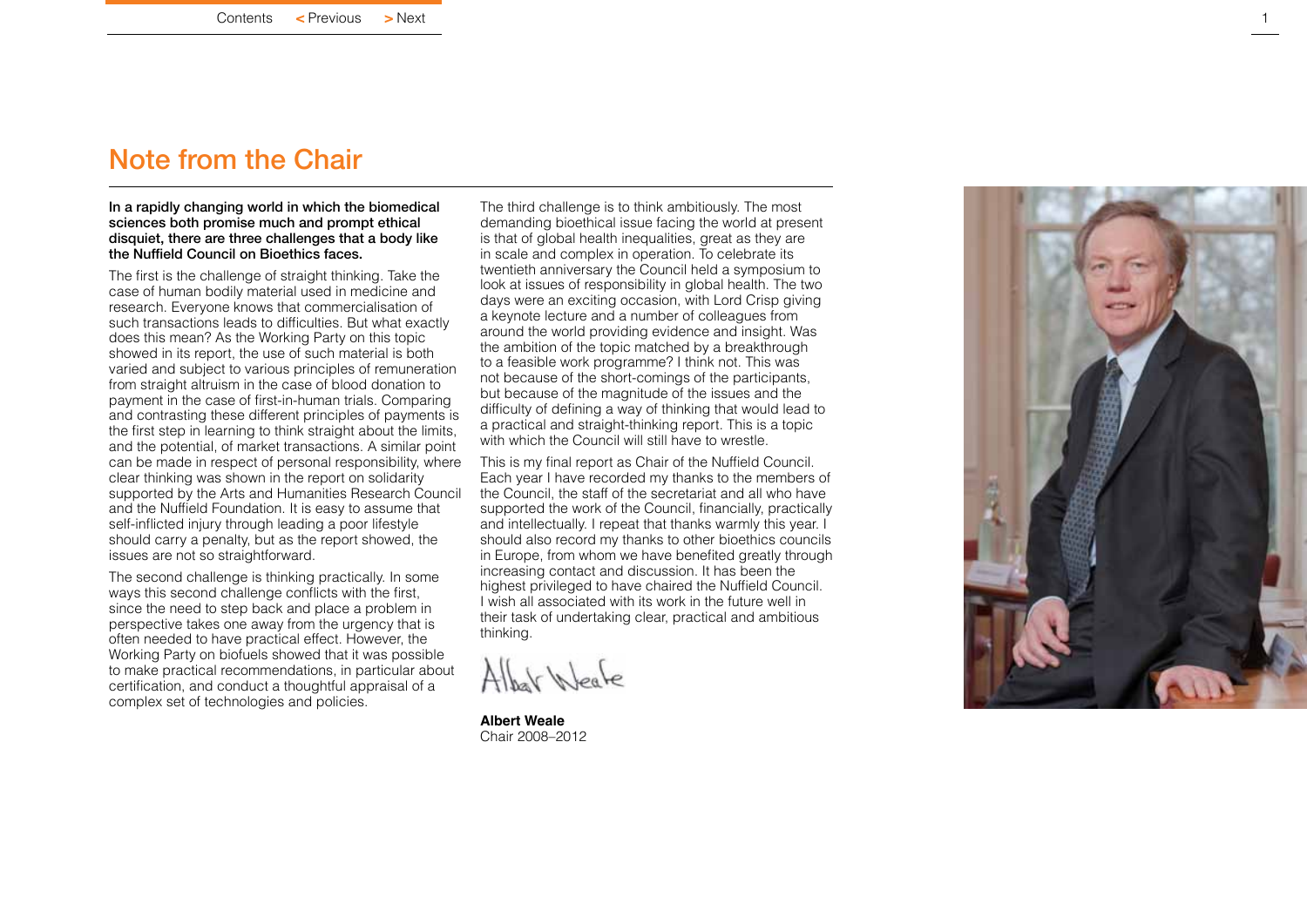### <span id="page-2-0"></span>Note from the Director

Well, what a busy year that was! We published significant new reports on biofuels and the donation of human bodily material, both of which had widespread media coverage and look as though they will have some lasting effect in the policy arena. And we started two other projects, looking at emerging biotechnologies and novel neurotechnologies.

But we also took a couple of new directions, exemplifying the way in which we are continuing to look for new and effective ways of stimulating debate and informing policy. One of these was a report on solidarity that was published in November. This was the result of a fellowship that was jointly sponsored by the Nuffield Foundation and the Arts and Humanities Research Council, developing a theme – solidarity as a principle in bioethics – that has been emerging in a number of our reports in recent years.

Another new departure was the launch of a project on novel treatments for mitochondrial disease, which is intended to be a much more rapid project than our usual ones and aims to support an ongoing policy discussion with a timely look at the ethical aspects. The report of this project – more a discussion paper – will be published early in 2012.

The other major piece of work initiated in 2011 was a strategic review that will culminate in the publication shortly of our strategic plan for 2012-2016. In carrying out this review we met with a wide range and large number of stakeholders, and looked afresh at the changing environment in which we will be working. One of the challenges will be to keep the conversations going so that we can identify the most important bioethical questions; hear from as many people as we can; and disseminate our work more effectively to both the public and to policymakers.

I would like to thank everyone who contributed not only to that review, but also to all of our work throughout the year. We are fortunate in being able to call on the expertise, opinion, support and goodwill of many people and their input is invaluable. Not least I would like to thank Albert Weale, the departing Chair of Council, who has led and supported us in equal measure, and who has given seemingly endless time, energy and commitment.

We look forward to 2012, which we believe and hope will be no less busy and fascinating than 2011.

With Whitels.

**Hugh Whittall Director** 

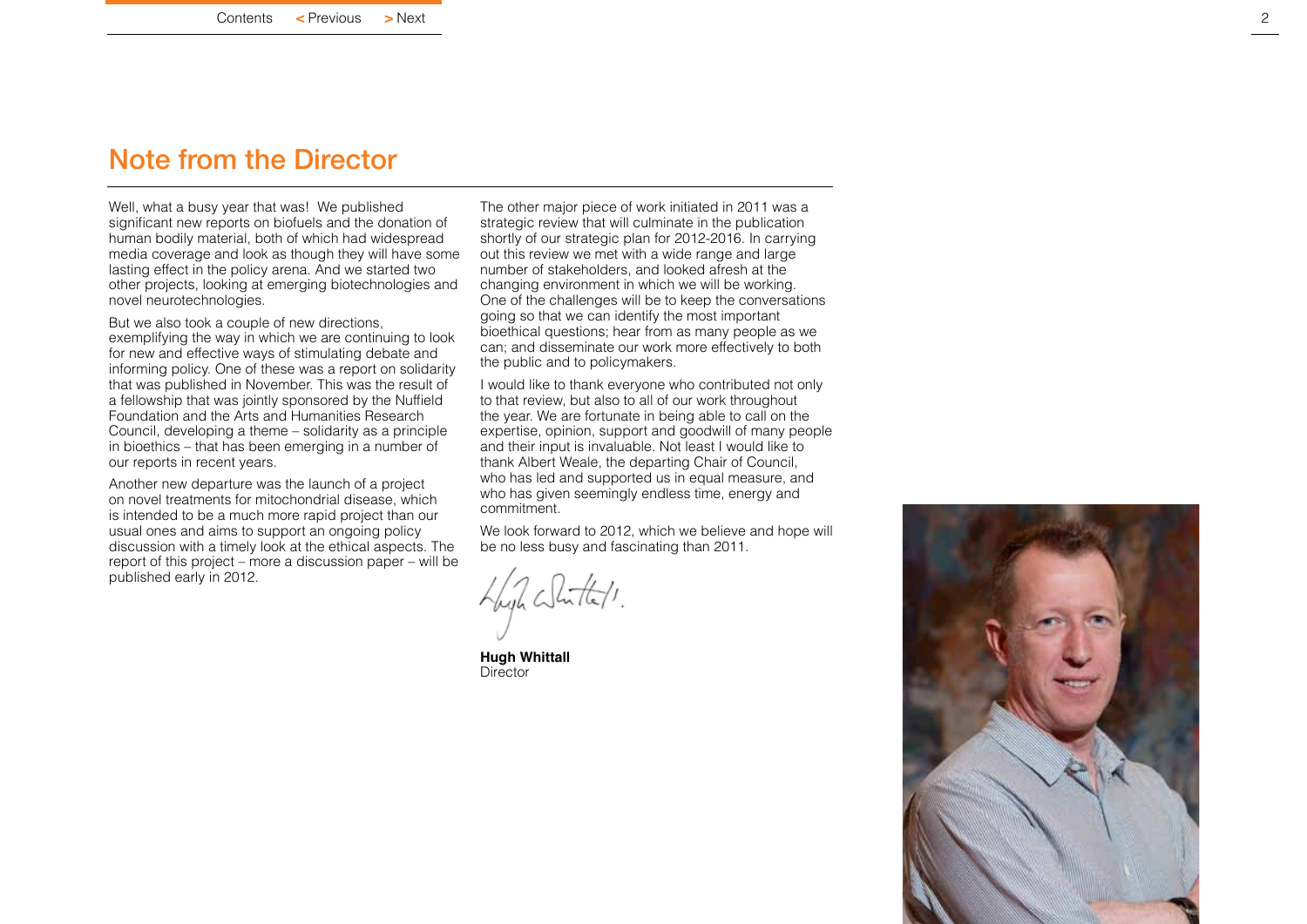<span id="page-3-0"></span>Reports in 2011

### **Biofuels**

Driven by the global challenges of climate change, energy security and economic development, there has been a rapid expansion in biofuel production around the world over the past decade.

Current methods of biofuel production have been associated with harms to the environment, threats to food security, and human rights violations in countries where they are grown. New types of biofuels, such as lignocellulosic and algal biofuels. could help to reduce greenhouse gas emissions whilst avoiding these problems, but commercialscale production is some years away.

In April 2011, the Council published the report *Biofuels: ethical issues*. While we believe that there is a significant role for biofuels to contribute to energy security and climate change mitigation, the report suggests that all biofuels should have to meet the following ethical principles before they can be imported and used in Europe, and ideally worldwide:

- 1 Biofuels development should not be at the expense of human rights
- 2 Biofuels should be environmentally sustainable
- 3 Biofuels should contribute to a reduction of greenhouse gas emissions
- 4 Biofuels should adhere to fair trade principles
- 5 Costs and benefits of biofuels should be distributed in an equitable way

A sixth principle states that if the first five principles are respected, then there is a duty to develop such biofuels. The report urges policy makers to support further research and development into new, more ethical biofuels technologies.

### Policy changes

In December 2011, the Government adopted new legislation for implementing the transport elements of the Renewable Energy Directive up to 2014, which states that 10 percent of transport fuel must come from renewable sources by 2020. The target provides stability for biofuels producers, and introduces new environmental sustainability criteria for biofuels used in Europe. However, the Council is concerned about the lack of mandatory social sustainability criteria in the new legislation, and the few incentives for the development of new, more ethical types of biofuels.

The Council hosted a briefing event in the Houses of Parliament on the implications of the changes, and gave oral evidence to the Commons Energy and Climate Change Select Committee at a one-off session on bioenergy. The issues will be debated further over the coming months as the Government prepares to set out longer-term proposals.

"There is a clear need to replace liquid fossil fuels to limit climate change and if a new biofuel technology meets ethical conditions, there is a duty to develop it"

**Ottoline Leyser**, The Guardian, 13 April 2011

"A new international approach to policymaking is required, guided by a transparent standard that reflects all areas of ethical concern"

**Joyce Tait and Alena Buyx** Science, 29 April 2011



**Chair of the Working Party**

### **Joyce Tait**

Scientific Adviser to the Innogen Centre (ESRC Centre for Social and Economic Research on Innovation in Genomics), Edinburgh University

[List of Working Party members](http://www.nuffieldbioethics.org/biofuels/biofuels-about-working-party-0) >



Find out more: **[www.nuffieldbioethics.org/biofuels](http://www.nuffieldbioethics.org/biofuels )**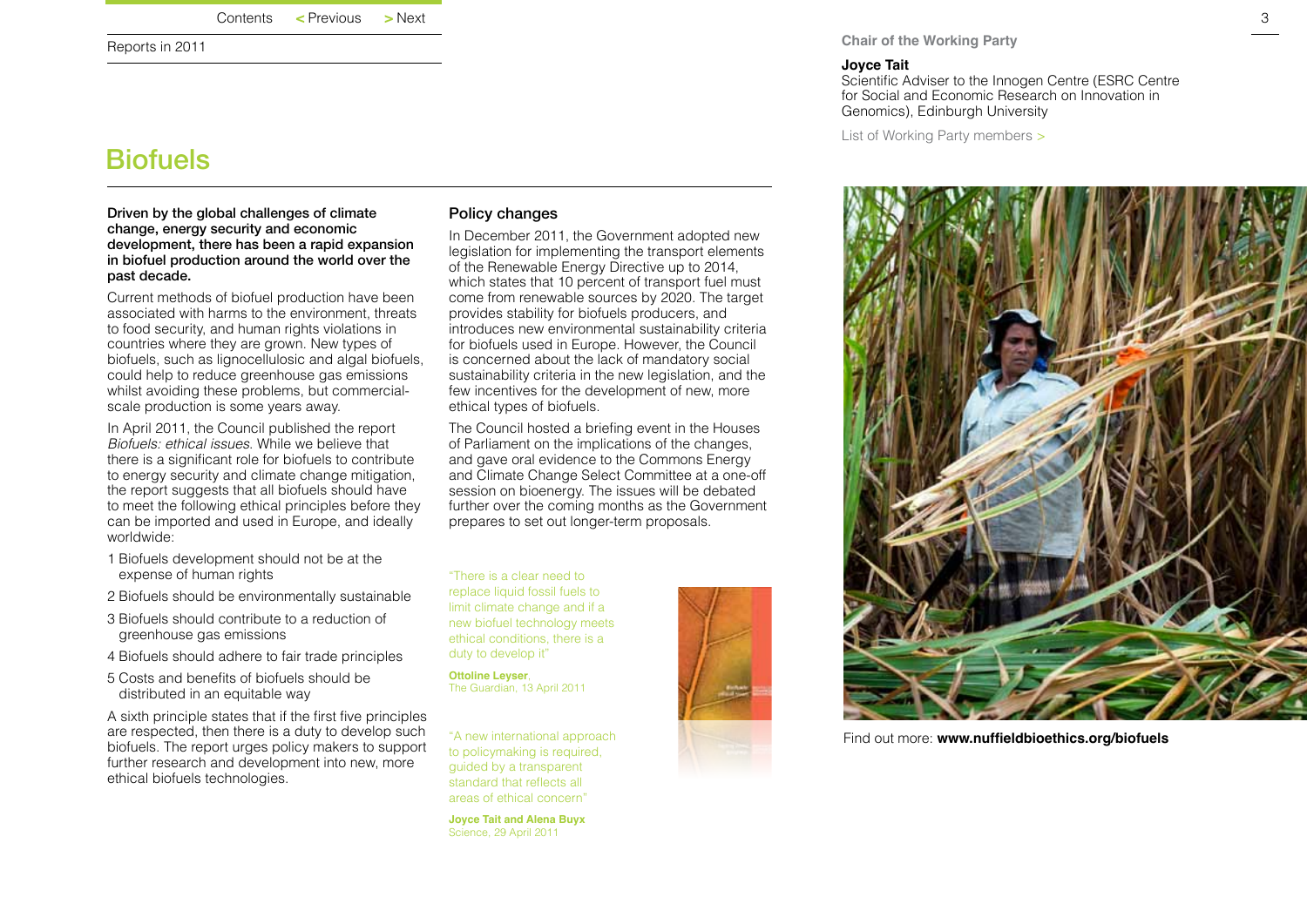| Contents | $\leq$ Previous | $>$ Next |
|----------|-----------------|----------|
|          |                 |          |

<span id="page-4-0"></span>Reports in 2011

#### **Marilyn Strathern**

Former Mistress of Girton College Cambridge and William Wyse Professor of Social Anthropology, University of Cambridge

[List of Working Party members](http://www.nuffieldbioethics.org/donation/donation-about-working-party-0) >



"Three people will die every day while waiting for a transplant. We would like to test paying funeral expenses for donors."

**Keith Rigg** BBC News, 11 October 2011 Many different types of human bodily material can be donated for the treatment of others, or for research, such as organs, blood, eggs and sperm, but supply often falls short of demand. More than 10,000 people in the UK need an organ transplant, people are travelling abroad to access donor eggs and sperm, and research is often held back by difficulties in accessing tissue.

The Council published the report *Human bodies: donation for medicine and research* in October 2011, which considers how far society should go in encouraging people to donate bodily material.

The report concludes:

Human bodies in

medicine and research

- The state has a role both in trying to improve public health to reduce the need for donated material, and in helping to make donation as easy as possible.
- The welfare of the donor should be the most important consideration.
- Altruism should continue to be at the heart of donation, but this does not exclude the possibility of some form of reward in some circumstances.
- Body parts should not be bought or sold directly.

The report goes on to make specific recommendations for policy. Our suggestion that the NHS could meet the funeral expenses of people who sign the Organ Donor Register and subsequently become organ donors captured the imagination of the public, and led to widespread debate in the broadcast and online media. A YouGov poll of 2400 people found 52 percent supported the idea, while 32 percent were opposed.

The report also recommends that the cap of £250 on recovery of lost earnings for egg and sperm donors should be removed. Shortly afterwards, the Human Fertilisation and Embryology Authority decided that women who donate their eggs will be compensated £750 per cycle of donation, and that sperm donors be compensated £35 per clinic visit.

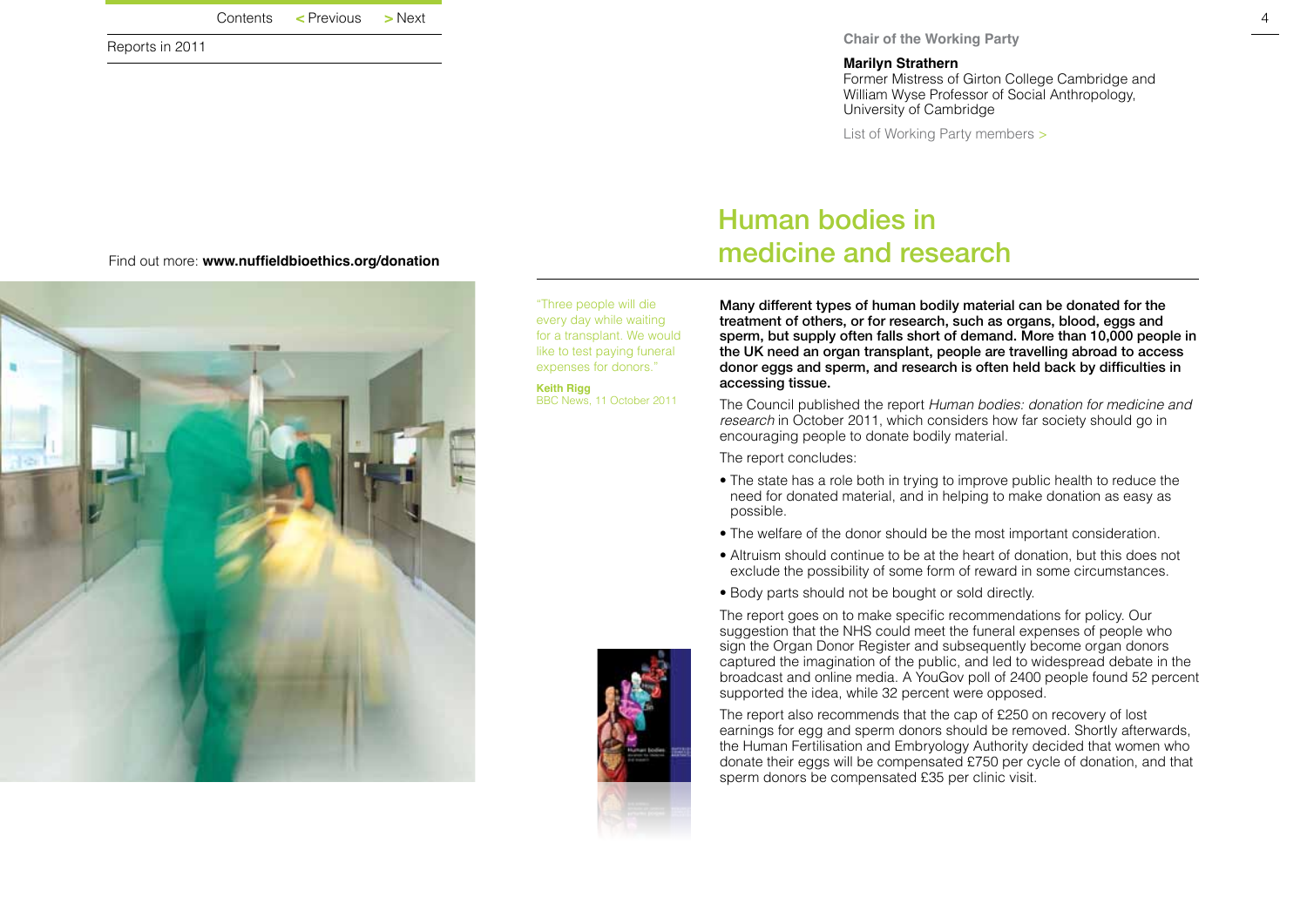<span id="page-5-0"></span>Reports in 2011

### **Solidarity**

Solidarity has arisen as an important concept in several areas of the Council's work, such as biofuels and caring for people with dementia. In 2011 the Council commissioned an analysis of the different uses and meanings of solidarity, and how it can be used to support policy discussions.

Funded by the Nuffield Foundation and the Arts and Humanities Research Council, Professor Barbara Prainsack was the Council's Solidarity Fellow between February and August 2011. She worked closely with fellow author Dr Alena Buyx, Assistant Director of the Council.

The resulting report, Solidarity: reflections *on an emerging concept in bioethics*, defines solidarity as people's willingness to help others even if this incurs 'costs' for them, such as time, emotional investment and, in some cases, money. Solidarity can take place between just two individuals, but it can also be a more widely shared societal practice. The report uses this new understanding of solidarity to help find solutions in three areas of policymaking: biobanks, pandemics and lifestyle diseases. For example:

Biobanking – traditional consenting procedures should be replaced with 'participation agreements', where participants, after being informed about aims, benefits and risks of the research, agree to their sample being used in any future research that is within the broad aims of the biobank and has been approved by a research ethics committee.

Pandemics – social media could be used more systematically during pandemics to track the spread of disease, raise awareness of public health measures, collect information, and organise assistance.

Lifestyle diseases – a solidarity-based approach supports access to healthcare granted on the basis of need, as is currently the case in the UK's NHS.

The report will be discussed by the authors in journals such as *Bioethics and Clinical Ethics*, and at international conferences, in the coming months.

"Our suggestions rest on the assumption that people are regularly willing to accept costs…to assist others based on the perception of sameness."

**Barbara Prainsack and Alena Buyx** BioNews, 5 December 2011



Find out more: **[www.nuffieldbioethics.org/solidarity](http://www.nuffieldbioethics.org/solidarity )** 

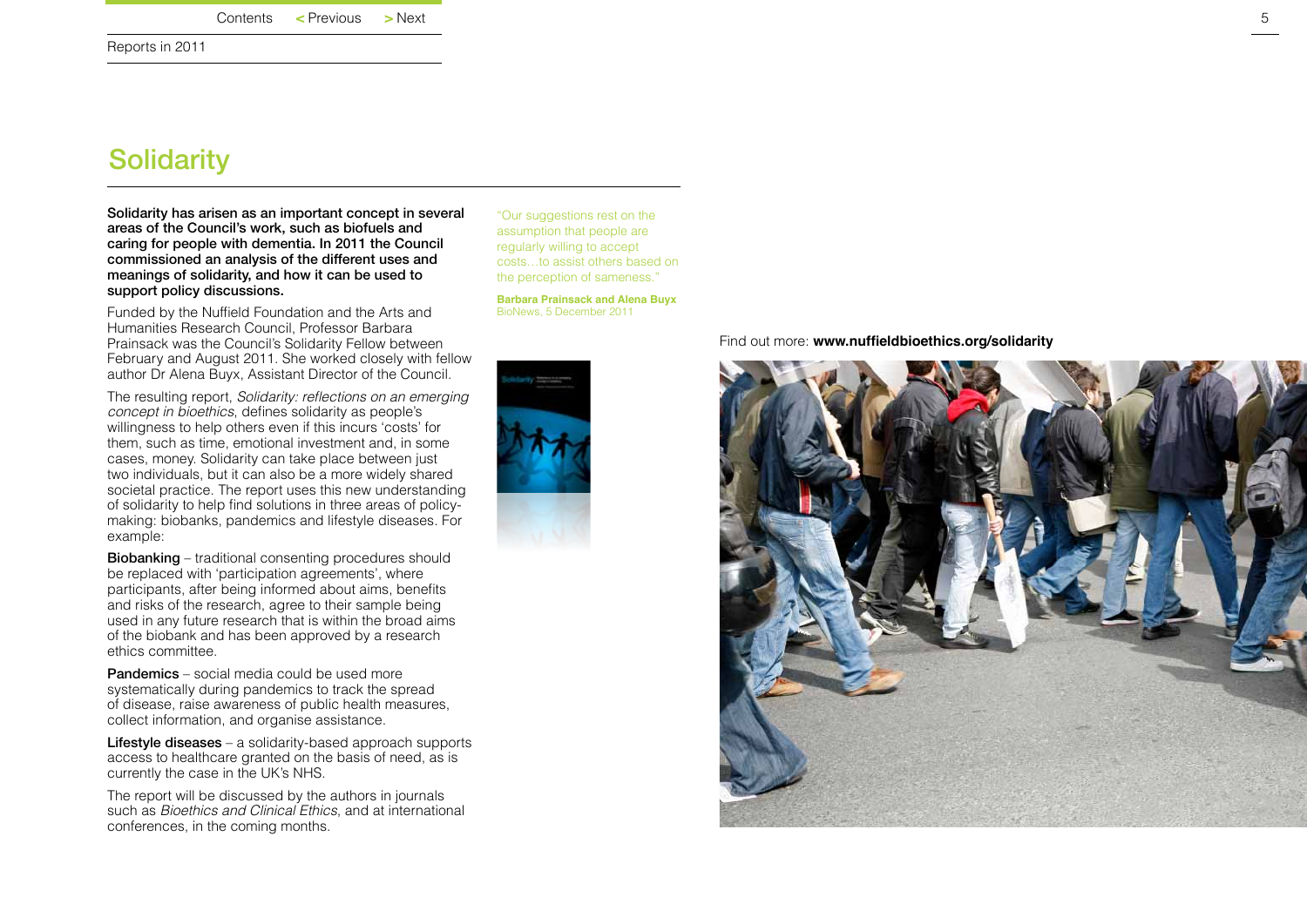| $>$ Next<br>$\leq$ Previous |
|-----------------------------|
|                             |

<span id="page-6-0"></span>New projects in 2011

#### **Chair of the Working Party**

**Michael Moran** Professor of Government at the University of Manchester

[List of Working Party members](http://www.nuffieldbioethics.org/emerging-biotechnologies/emerging-biotechnologies-about-working-party) >

Find out more: **[www.nuffieldbioethics.org/emerging-biotechnologies](http://www.nuffieldbioethics.org/emerging-biotechnologies)** 

## Emerging biotechnologies

Over the years the Council has examined the ethical issues raised by a range of bioscience developments, such as stem cell research, xenotransplantation and GM crops. As similarly controversial technologies continue to emerge, the Council has decided to examine the cross-cutting ethical and social issues they present to society.

New biotechnologies, such as nanotechnology, synthetic biology and regenerative medicine, raise a number of common issues, including potential benefits and harms to health and the environment, uncertainty and risk, precaution and innovation, public perception, and intellectual property. The objective of this project is to develop principles and recommendations to assist decision makers to reach ethically informed judgements relating to emerging biotechnologies.

A public consultation was held from April to June 2011, which elicited 85 helpful responses from a range of organisations and individuals. Between May and July, four evidence-gathering sessions were held with experts in the field, focusing on research and development, public engagement, intellectual property and innovation, and regulation. A report with recommendations will be published in autumn 2012.

"In any new technology there are uncertainties and a decision needs to be taken about whether, and if so at what stage, to move from research to application."

**British Medical Association** Consultation response, June 2011

"Ultimately, emerging technologies will only flourish if they have sufficient public support and public trust in the way they are developed, implemented and regulated."

**British Science Association** Consultation response, May 2011

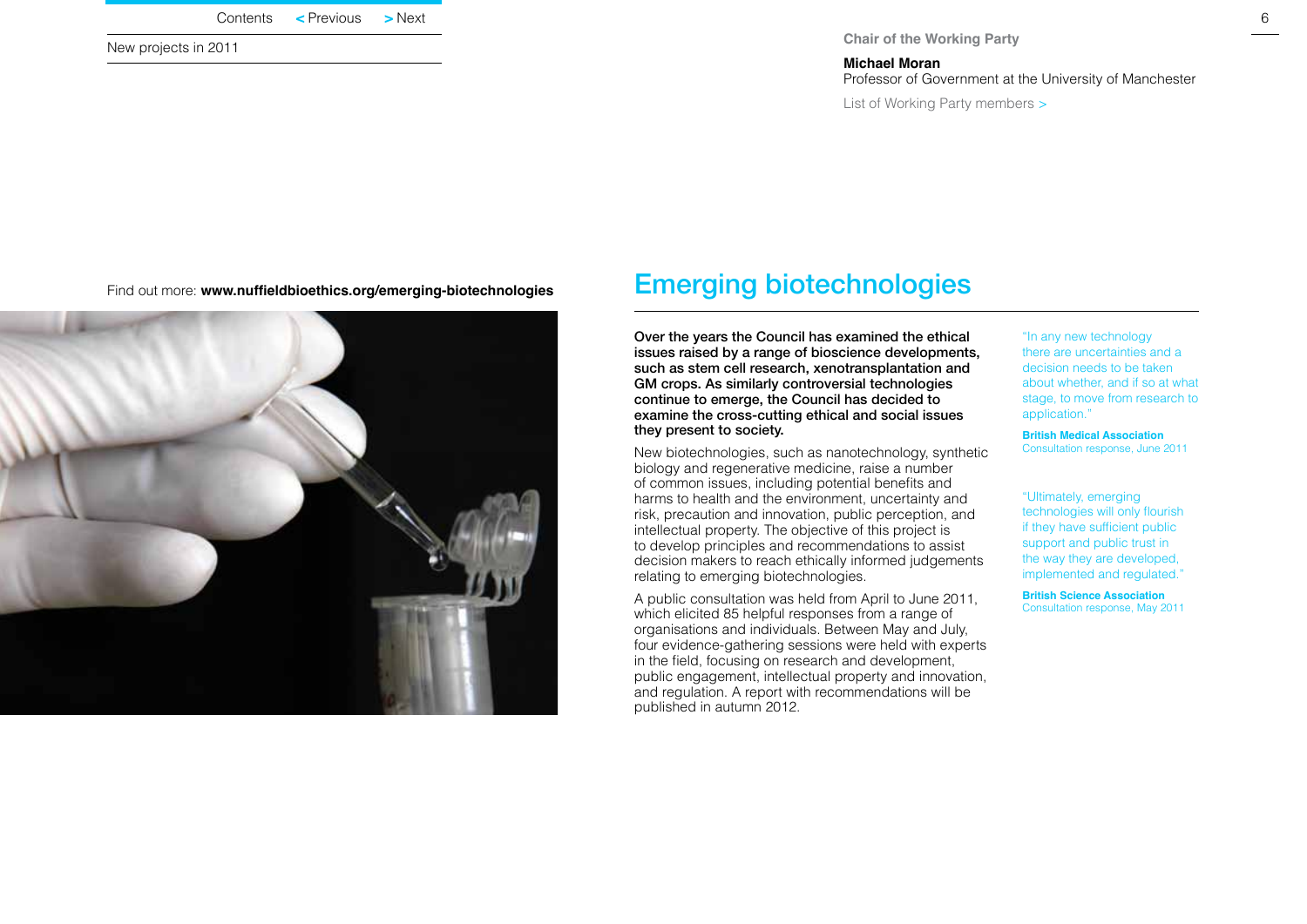<span id="page-7-0"></span>New projects in 2011

**Chair of the Working Party**

**Geoff Watts** Science writer and broadcaster

[List of Working Party members](http://www.nuffieldbioethics.org/mitochondrial-donation/mitochondrial-donation-about-working-group) >

### Mitochondrial donation

The treatment of inherited mitochondrial abnormalities in human embryos using donor mitochondria is an advancing area of research. The new techniques involve making changes to the embryo that would be inherited by future generations, and it is currently unlawful to offer them for treatment in the UK.

The Council is conducting a short inquiry to consider the ethical issues raised by the new techniques in order to inform forthcoming policy debates about their legality.

At present, there are no known cures for inherited mitochondrial disorders, which can cause severe symptoms such as blindness, heart and liver failure, and even death. Approximately one in 250 live births is affected by mitochondrial disorders.

The new techniques use healthy mitochondria from a donor egg to replace the mother's unhealthy mitochondria at the point of reproduction. The resulting child would have a genetic connection to three people.

The Council issued a call for evidence in early 2012 to inform its deliberations. Simultaneously, a new Wellcome Trust centre for mitochondrial research at Newcastle University was launched, and the Human Fertilisation and Embryology Authority announced that it will lead a public dialogue exercise on the acceptability of the new techniques later in 2012. The Council will publish its findings in a short report in summer 2012.

"Some people may be concerned about the ethical acceptability of these techniques, which involve making genetic changes that will be passed on to all subsequent generations if the treatment is successful."

**Geoff Watts** Launch of the consultation, January 2012

"Not only are scientists, lawmakers and ethicists speaking the same language, they are also synchronizing their efforts to make Britain the first country to test the techniques in humans, taking it light years ahead of other nations."

Nature Editorial, 25 January 2012

Find out more: **[www.nuffieldbioethics.org/mitochondrial-donation](http://www.nuffieldbioethics.org/mitochondrial-donation)** 

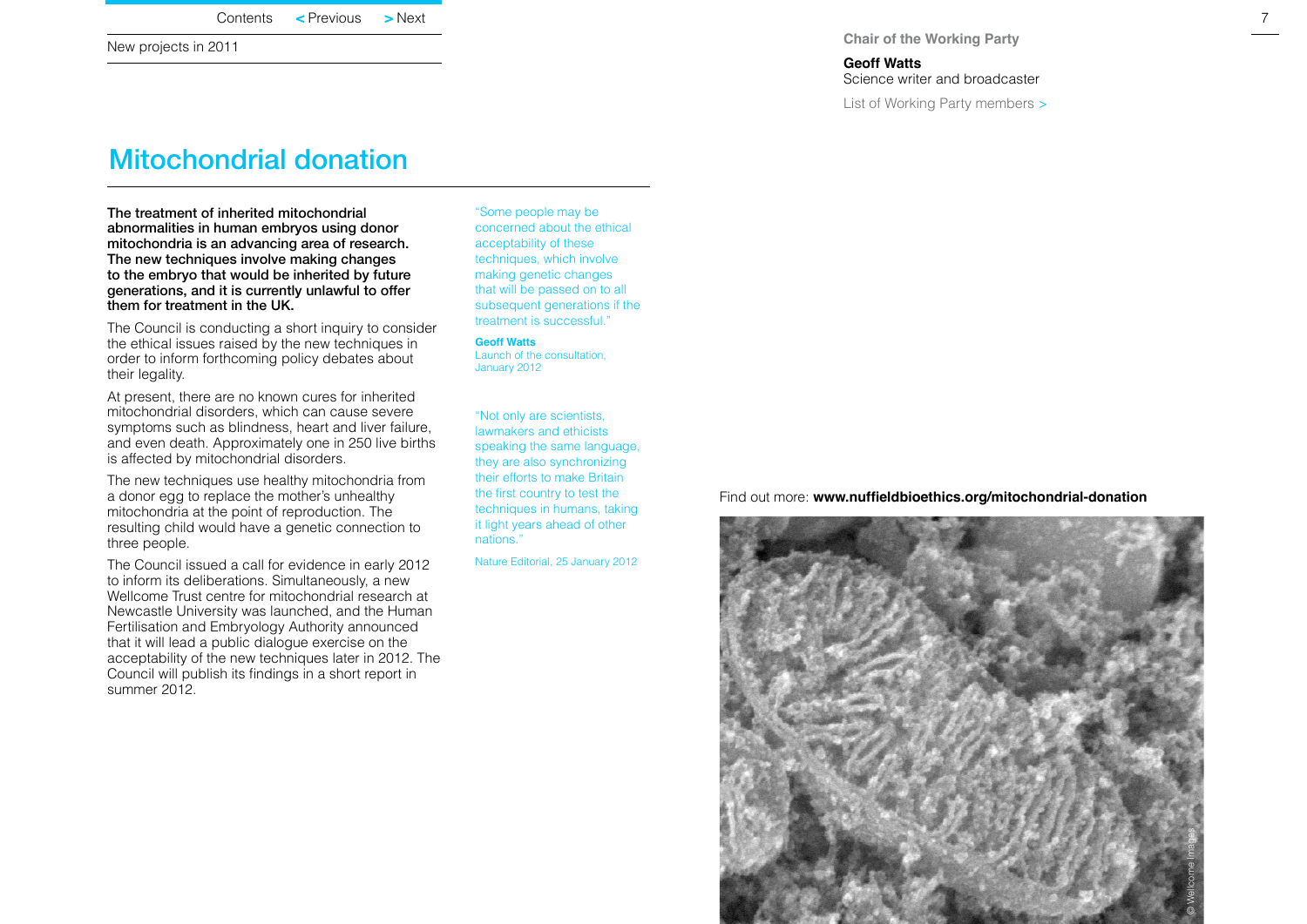| $>$ Next |
|----------|
|          |

<span id="page-8-0"></span>New projects in 2011

#### **Chair of the Working Party**

**Thomas Baldwin**  Professor of Philosophy, University of York

[List of Working Party members](http://www.nuffieldbioethics.org/neurotechnology/neurotechnology-about-working-party) >

### Novel neurotechnologies

In history, treatments that involved direct intervention in the brain were often controversial, and usually swiftly discredited. However, new techniques are emerging that are raising hopes for the treatment of crippling neurological conditions.

In this project, the Council is focusing on the ethical issues raised by three types of novel neurotechnologies in the early stages of development: brain-computer interfaces, neurostimulation, and neural stem cell therapy.

 Brain-computer interfaces analyse a person's brain signals and covert them into an output. They might, for example, be used to help people who have 'locked-in syndrome' to communicate. Military applications, such as remote control of vehicles, and their potential use in computer games, are also being researched.

 Neurostimulation involves the application of an electric or magnetic stimulus to nerves to alter brain activity in a specific area. It is currently used to treat depression, and research is underway on possible applications for other conditions, such as epilepsy and migraine. It is also being used to explore enhancement applications, such as improving learning and memory in healthy people.

Neural stem cell therapy involves injecting stem cells into damaged areas of the brain. There is hope that this could be used for treating conditions such as Alzheimer's disease and stroke.

These technologies could have enormous benefits, but they also raise concerns for some in relation to their safety and efficacy, their impact on the individual and its mind, and the societal consequences of their widespread use.

An open call for views and evidence was issued in early 2012, and a report setting out the Council's findings will be published in 2013.

"Intervening in the brain has always raised both hopes and fears in equal measure. Hopes of curing terrible diseases, and fears about the consequences of trying to enhance human capability beyond what is normally possible."

### **Thomas Baldwin**

Council press release, March 2012



Find out more: **[www.nuffieldbioethics.org/neurotechnology](http://www.nuffieldbioethics.org/neurotechnology)**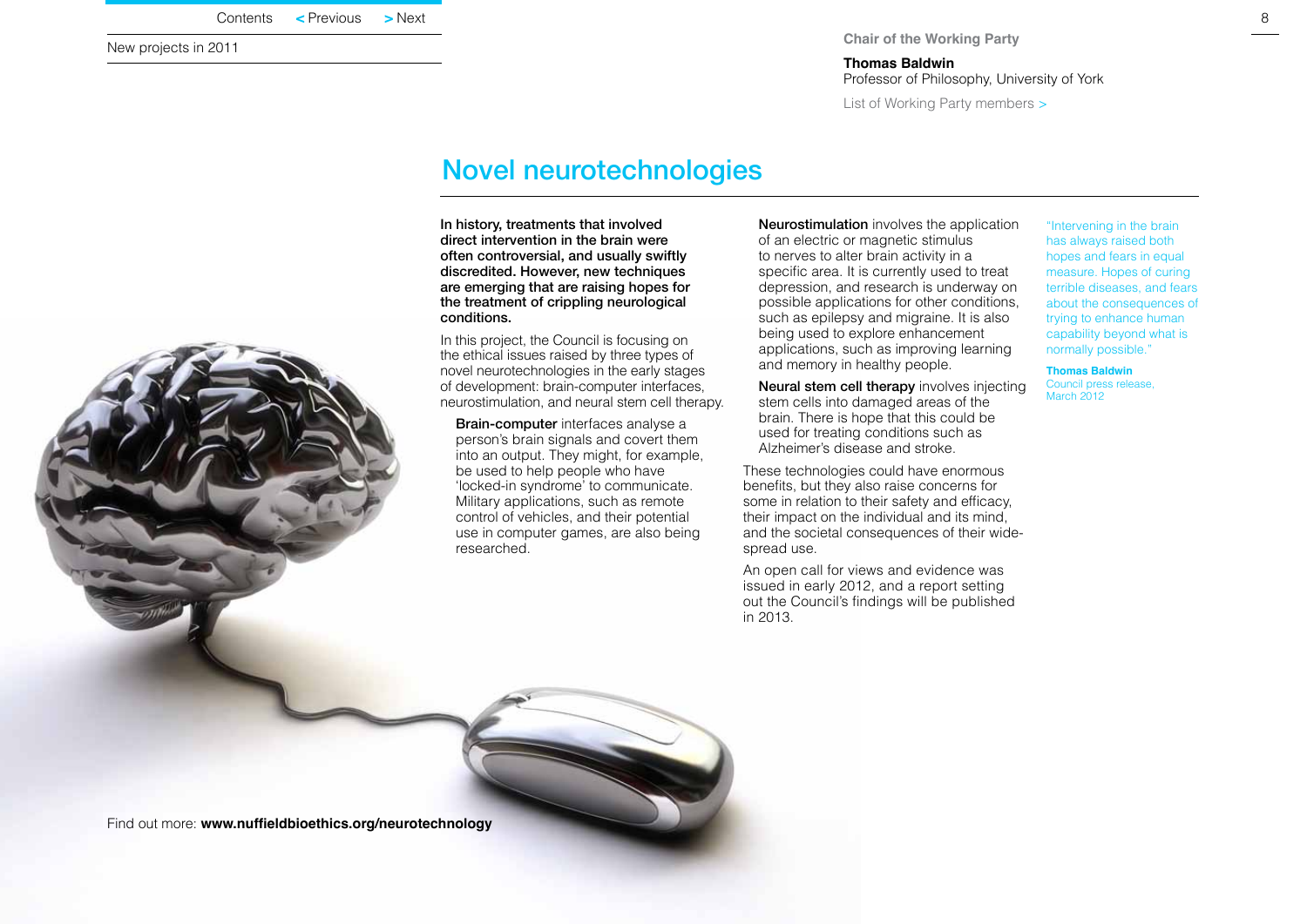### <span id="page-9-0"></span>Future projects

Each spring, Council members and invited experts discuss potential future work topics at a two-day 'Forward Look' seminar. The topics for discussion are chosen by the Council from an ongoing long list of topics that have been suggested by members, staff and other organisations and individuals throughout the year.

The four topics chosen for consideration at the 2011 Forward Look seminar were:

- the treatment of inherited mitochondrial abnormalities
- hyper-expensive new therapies and the prioritisation of R&D
- genomics, health records, database linkage and privacy
- pandemics

[Briefing papers](http://www.nuffieldbioethics.org/future-work/future-work-forward-look-meetings) were commissioned on each to inform the discussions.

Following the seminar, the Council decided to conduct a short inquiry on the ethical issues raised by techniques to prevent the transmission of inherited [mitochondrial disorders \(see p8\)](#page-8-0). It also agreed to explore further the topic of genomics, health records, database linkage and privacy at a one-day workshop, which was held in February 2012.

Two topics discussed at previous Forward Look meetings were also given the go-ahead: donor conception, and children and clinical trials.

### Donor conception

This project, which began work in early 2012, will consider the ethical issues raised by the disclosure of information about genetic origin in the context of families created through assisted reproduction using donor gametes. The inquiry will focus on how the sometimes conflicting interests of the various parties involved in donor conception should be balanced; and what role the state should play in what is often seen as the private domain of the family. See: [www.nuffieldbioethics.org/donor](http://www.nuffieldbioethics.org/donor-conception)[conception](http://www.nuffieldbioethics.org/donor-conception)

### Children and clinical trials

Concerns about putting children at risk by involving them in trials of new medicines conflict with concerns about giving sick children medicines that have not been tested in children. Consequently, there is little data on dosage-requirements, efficacy and safety in the use of medicines in children. A workshop was held in December 2011 to scope out the issues, and a Working Party will be set up in 2013. See: [www.nuffieldbioethics.org/future-work/](http://www.nuffieldbioethics.org/future-work/future-work-workshop-children-and-clinical-trials ) [future-work-workshop-children-and-clinical-trials](http://www.nuffieldbioethics.org/future-work/future-work-workshop-children-and-clinical-trials )

Find out more: **[www.nuffieldbioethics.org/future-work](http://www.nuffieldbioethics.org/future-work )** 

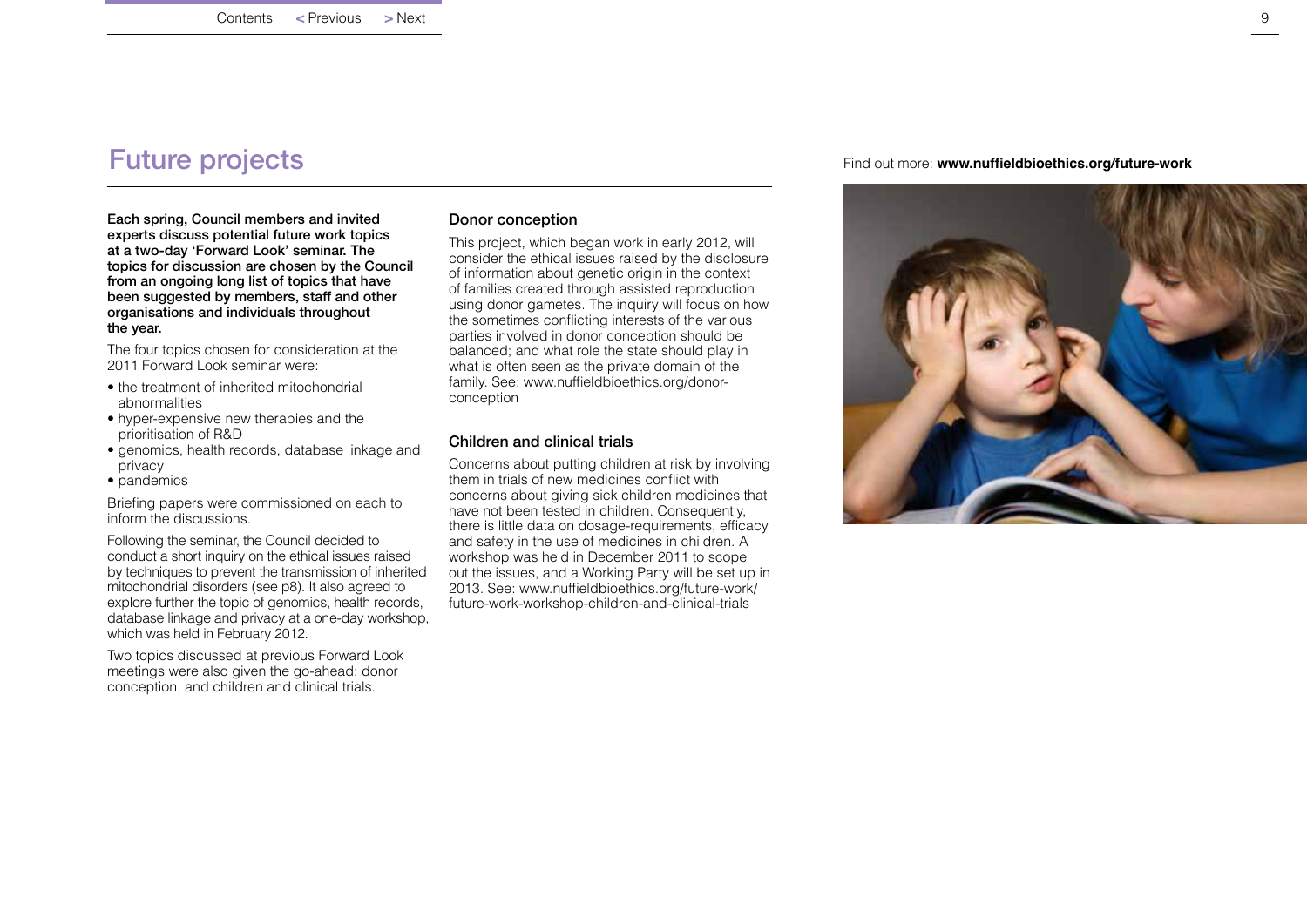<span id="page-10-0"></span>**Activities** 







# 20<sup>th</sup> anniversary

2011 was the 20th anniversary of the Council, making it one of the longest running bioethics committees of its kind. In that time it has published 20 reports and discussion papers on a wide range of bioethics issues.

Throughout the year we celebrated our achievements but, more importantly, looked ahead to the next 20 years and how the Council can build on its core values of independence and quality.

Activities included:

- Global health symposium an international line-up of speakers and 130 guests discussed current initiatives and future challenges in global health inequalities at the Council's 20th anniversary symposium on 22 June in London. The following day, the speakers and Council members met to reflect on the outcomes of the symposium and consider what contribution the Council might be able to make in this area. [Watch a video and](http://www.nuffieldbioethics.org/international/international-global-health-symposium)  [download a report of the symposium.](http://www.nuffieldbioethics.org/international/international-global-health-symposium)
- Anniversary review this report celebrates and reviews the events that have taken place over the past 20 years. The report includes comments and contributions from a wide range of people who have worked with the Council over the years, as well as a look to future bioethics topics on the horizon.
- Public lecture Baroness Onora O'Neill, one of the founding members of the Council, gave a public lecture to mark the 20th anniversary on 19 May in London.

Find out more: **[www.nuffieldbioethics.org/celebrating-20-years](http://www.nuffieldbioethics.org/celebrating-20-years   )** 

"I would like to commend the Council on the reputation it has established over the past two decades for undertaking rigorous examination of topical, and sometimes controversial, subjects using the best expertise available. The quality of the Council's reports is widely recognised and it has provided an important focus for ethical debate, both in the UK and internationally."

**David Cameron, Prime Minister** December 2011

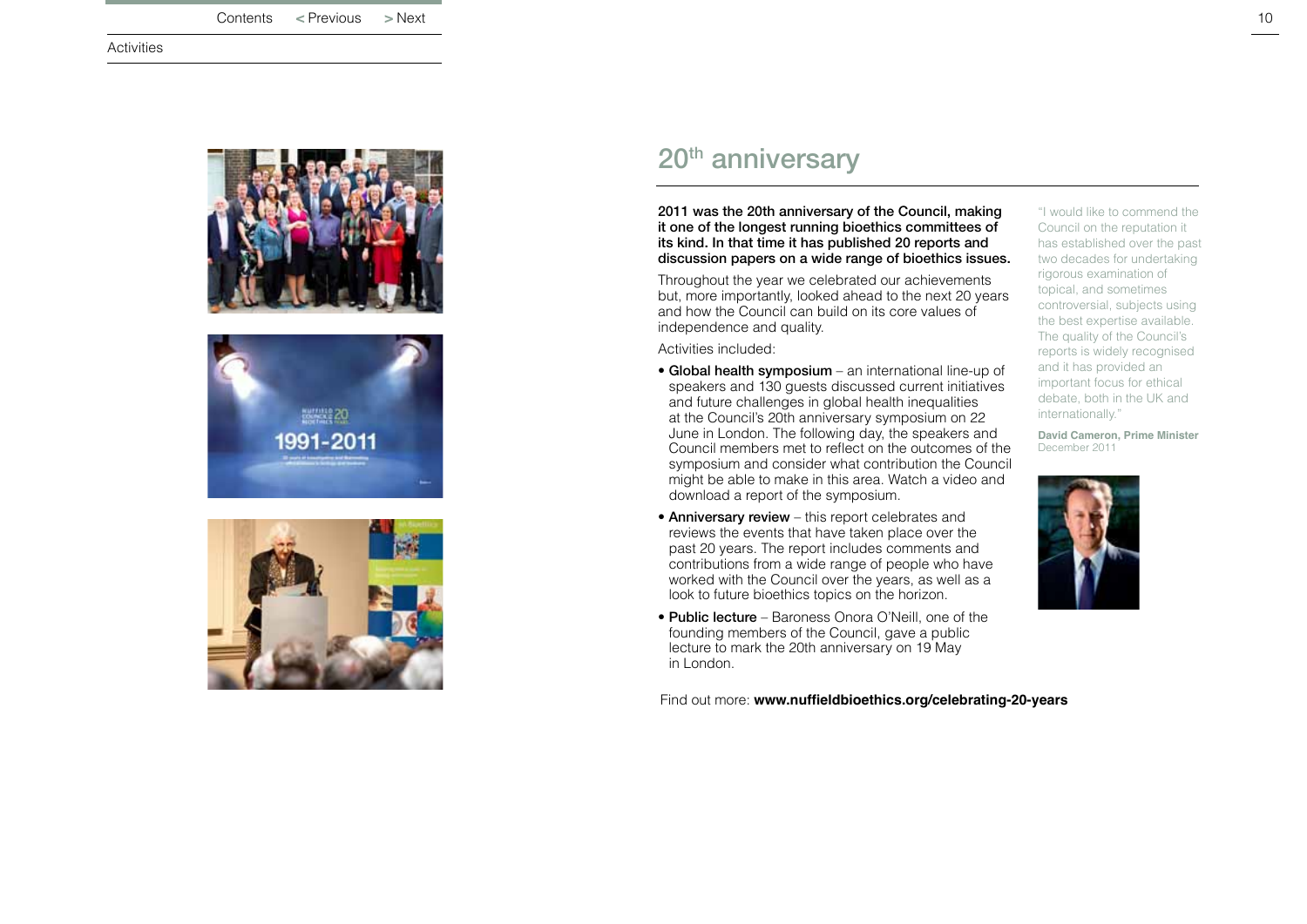<span id="page-11-0"></span>Activities

### **Education**

#### By supporting teachers to facilitate debate on bioethics in the classroom, the Council aims to equip future generations with the tools they need to consider ethical issues that arise in everyday life.

In 2011, the Council published teaching resources on the ethics of biofuels, personalised healthcare, and dementia.

The Council also launched a new film-making competition for students, Box Office Bioethics, that aims to get young people making short films about contemporary bioethics issues. The winners, to be announced in 2012, will receive £200 in gift vouchers and their film will be shown at the Council's annual public lecture in May.

"The practical scenarios are particularly useful in allowing for discussion of how ethical principles can support decision making."

**Teacher feedback on dementia teaching resources** 



herself

fractured her wrist



Find out more: **[www.nuffieldbioethics.org/education](http://www.nuffieldbioethics.org/education)** 

Sandra is worried about letting Phyllis go to the toilet by herself and thinks she should be accompanied However, when Sandra has gone into the bathroom with her, Phyllis has become very upset

. Phyllis is becoming more confused, and is less able to do things for

. Phyllis recently had a fall in the bathroom of the family home and

· Phyllis is 79 years old and has had dementia for 3 years · She lives with her daughter Sandra and her family

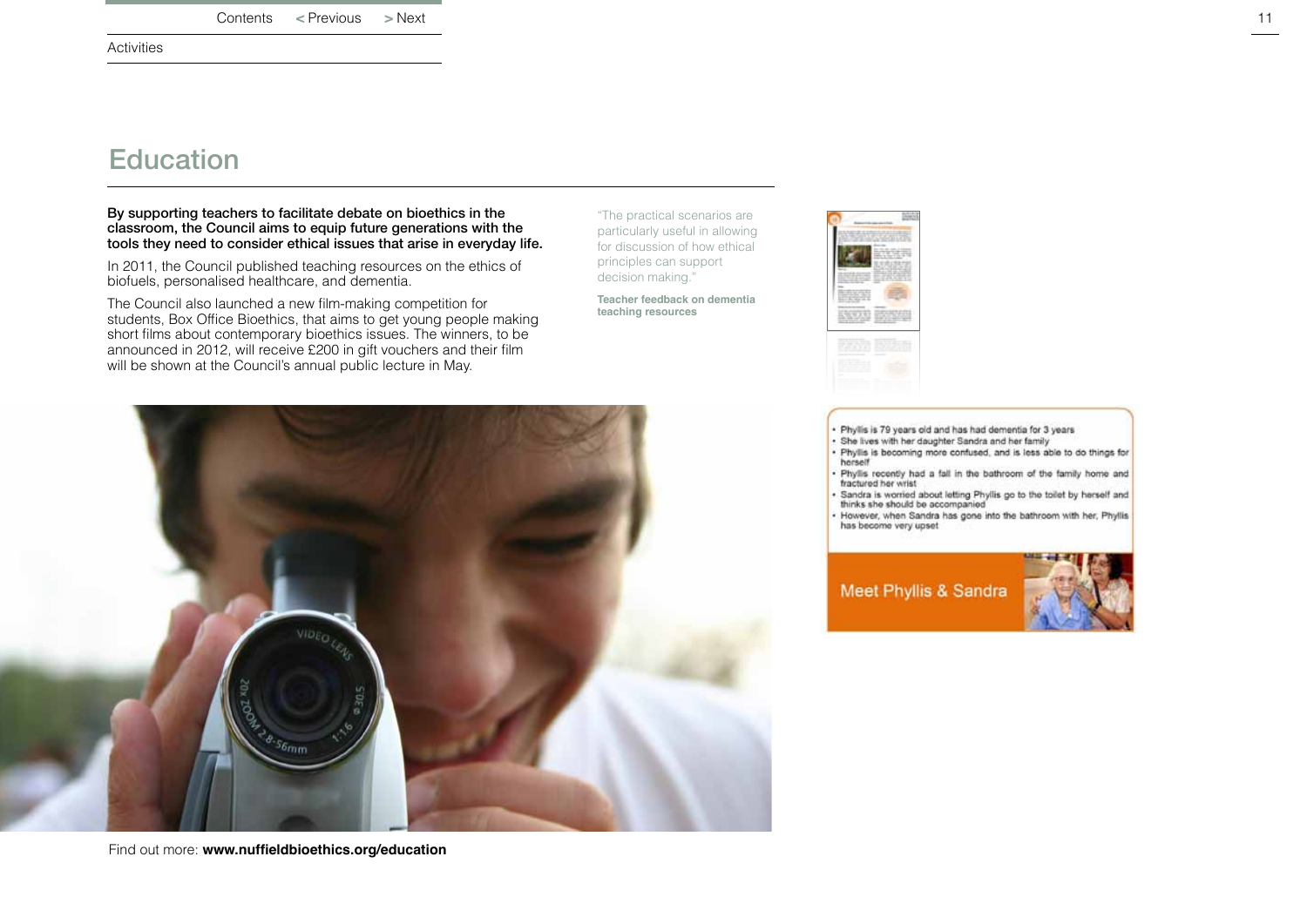<span id="page-12-0"></span>**Activities** 

### The Council engages with government officials, parliamentarians and others to inform policy and promote debate about bioethics.

Policy activities in 2011:

- 'Bioethics in Parliament' event this year's event, hosted by Lord Harries of Pentregarth in the House of Lords, discussed the implications of biofuels policy to coincide with Government proposals for implementing the transport elements of the European Renewable Energy Directive.
- The Council gave oral evidence to the Commons Energy and Climate Change Select Committee at a one-off session on bioenergy. Our report on biofuels was discussed as part of the agenda.
- The Council and the Arts and Humanities Research Council jointly hosted a [series of policy seminars](http://www.nuffieldbioethics.org/news/council-and-ahrc-host-dementia-policy-seminars) focusing on the Council's 2009 report *Dementia: ethical issues*. The seminars, which took place in Westminster in March 2011, highlighted areas of crossover between bioethics, the humanities, and policy-making in the context of dementia.
- Policy briefing papers were circulated to MPs and others on biofuels policy, the donation of organs and tissue for medicine and research, and public health measures to tackle noncommunicable diseases.
- The Council submitted written evidence to a range of policy consultations, including a Home Office consultation on the protection of animals in research, a Health Select Committee inquiry on social care, and a Department of Health consultation on public health policy.

Find out more: **[www.nuffieldbioethics.org/informing-policy](http://www.nuffieldbioethics.org/informing-policy )** 

## Informing policy Media communications

The nature of the media is changing. Newspaper circulations are declining, while online news and social media offer almost unlimited opportunities for interactive communication with a global audience.

The Council has been keen to grasp these opportunities and uses Twitter to engage in debate about relevant issues in the news as they are unfolding. The Council's website is steadily gaining followers with around 10,000 visits per month, and 2500 people have signed up to receive a quarterly e-newsletter.

More traditional media, such as radio, television, newspapers, magazines and journals, remain important means of communication, however, and we work closely with journalists to try to gain balanced coverage of our work.

Of particular note in 2011, the Council was pleased to advise the documentary-maker Adam Wishart on his programme ["23](http://www.bbc.co.uk/programmes/b00zf9vg)  [week babies: The price of life"](http://www.bbc.co.uk/programmes/b00zf9vg), broadcast on BBC2 on 9 March. The programme drew on the Council's 2006 report *Critical care decisions in fetal and neonatal medicine: ethical issues*, and discussed the very difficult decisions that parents and doctors have to make about the care of extremely premature babies.

### Find out more: **[www.nuffieldbioethics.org/news](http://www.nuffieldbioethics.org/news)**

"People who donate organs on their death beds should have their funeral expenses paid for by the NHS, a leading medical ethics think-tank has suggested."

The Telegraph, October 2011

"Biofuels targets are 'unethical', says Nuffield report" BBC News, April 2011

"The Nuffield Council on Bioethics recently warned that DNA profiling tests…can show up 'abnormalities' which are actually harmless"

Red magazine, March 2011



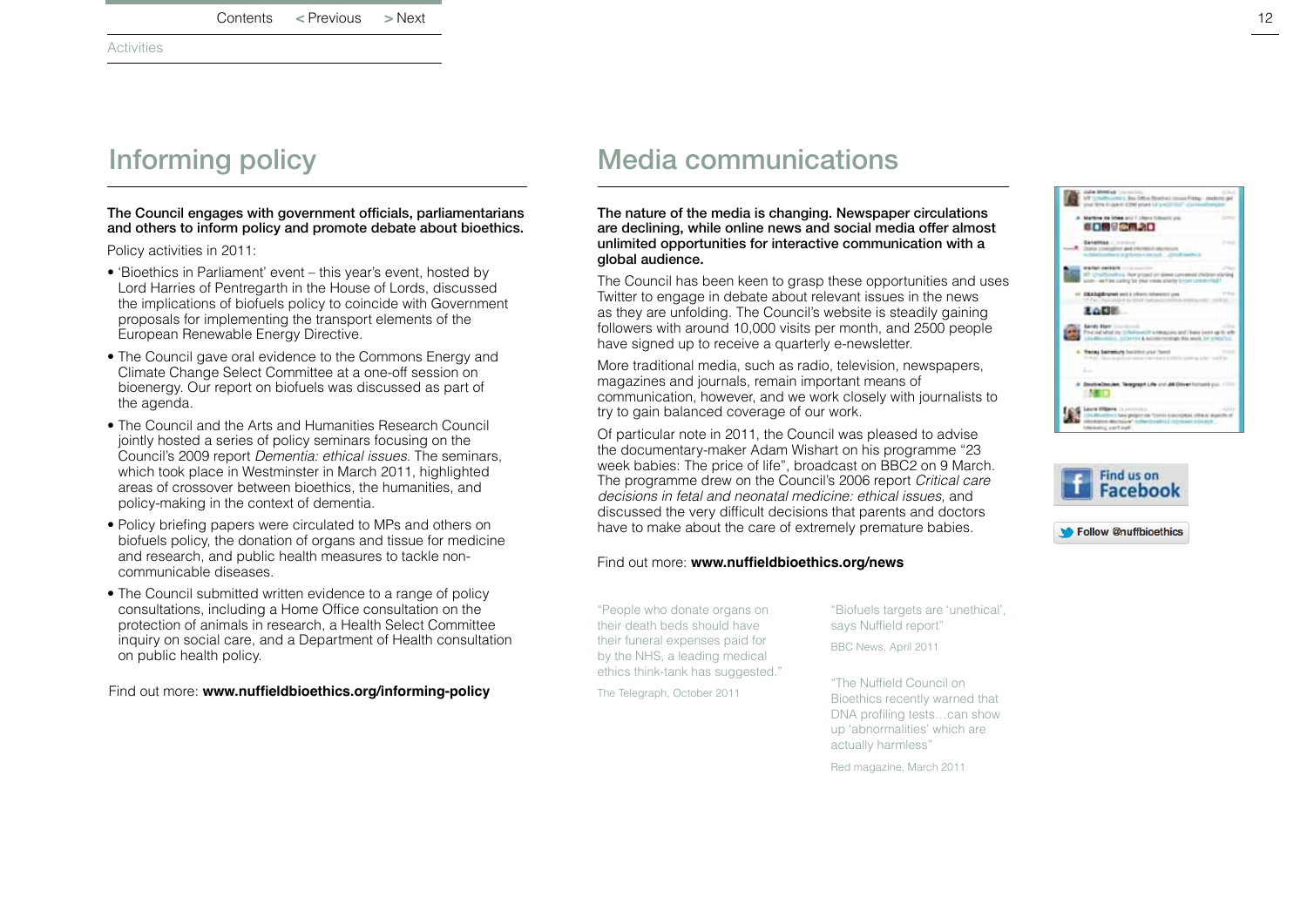<span id="page-13-0"></span>**Activities** 

### Events

#### Nothing replaces face-to-face interaction for really engaging people in debate about complex bioethical issues.

The Council organises its own events, and takes part in the events of other organisations in order to meet as wide a range of people as possible and gain direct feedback on its work.

In 2011, the Council organised public seminars to launch its reports on biofuels, the donation of bodily material, and solidarity; hosted a session on synthetic biology at the Cheltenham Science Festival and on biofuels at the Science Museum; and gave presentations at a wide range of conferences such Crop World 2011, the London Genetics Pharmacogenetic Conference, and Primary Care 2011.

Find out more: **[www.nuffieldbioethics.org/events](http://www.nuffieldbioethics.org/events)**

### International engagement

It is vital for the Council to keep abreast of international developments in order to bring context to its work, and we increasingly take a leading role in the international bioethics community.

The Council frequently meets with the bioethics commissions of other countries. In 2011, it visited the Portuguese, Danish and Austrian Commissions, hosted a meeting in London with the French and German Commissions, and attended the European Commission's annual Forum of National Ethics Councils in Brussels.

Looking to engage further afield, in June the Council hosted an international symposium on global health inequalities as part of its 20th anniversary activities. Speakers and participants travelled from India, Australia, South America, Africa, China and the US to offer their perspectives on this important issue. [Watch a video and download a report of the symposium](http://www.nuffieldbioethics.org/international/international-global-health-symposium)

Find out more: **[www.nuffieldbioethics.org/international](http://www.nuffieldbioethics.org/international )** 

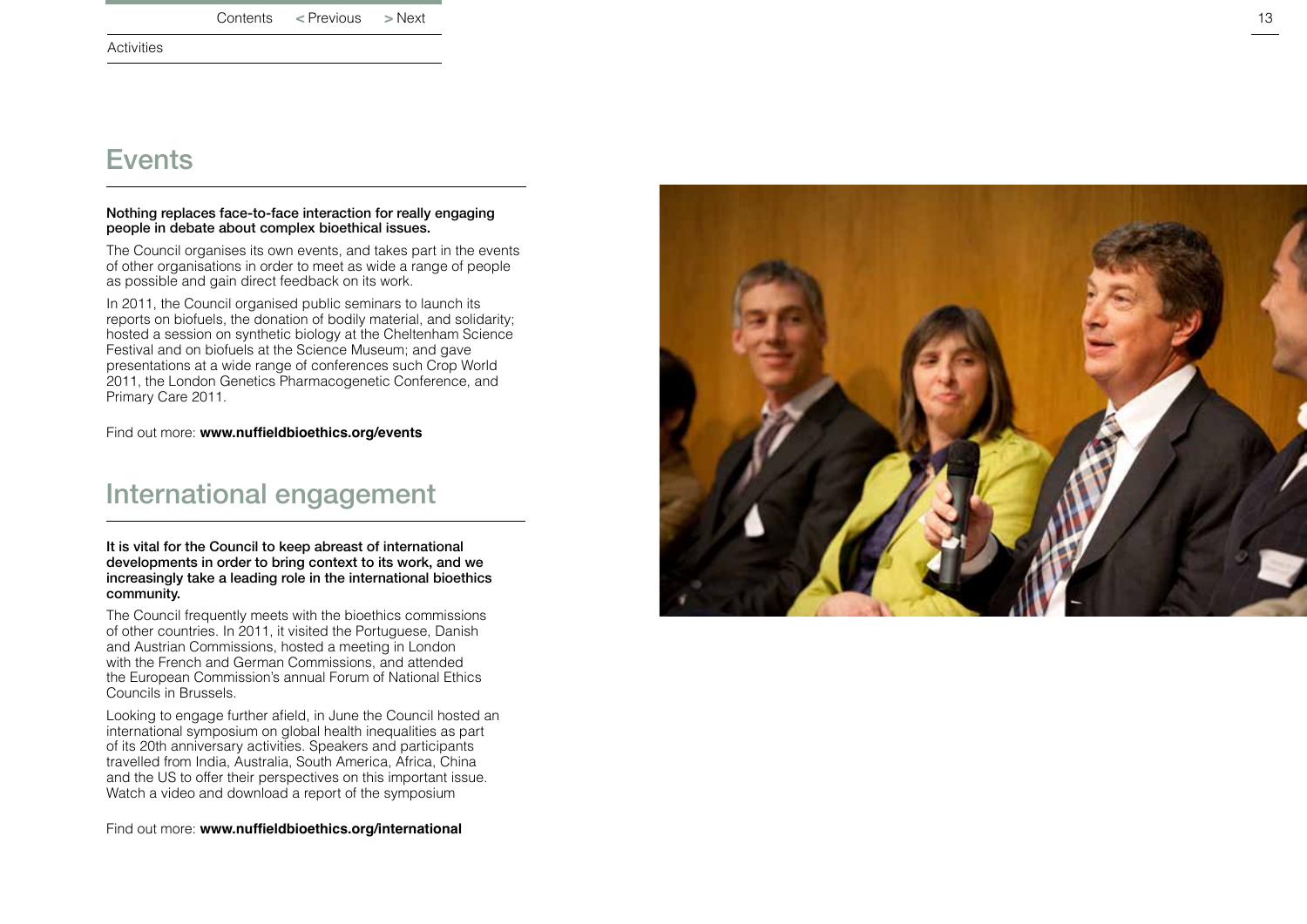<span id="page-14-0"></span>Impact and funding

## Funding bid and strategy review **Financial report**

#### In 2011, the Council applied to renew its core funding for the period 2012-2016. This initiated a valuable process of reflection on both past performance and future strategy.

Since the early 1990s, the Council has been funded by the Nuffield Foundation, Wellcome Trust and Medical Research Council on a five-year rolling system. At the end of each funding period, the Council reviews and demonstrates how it has fulfilled its terms of reference, which are:

- 1 to identify and define ethical questions raised by recent advances in biological and medical research in order to respond to, and to anticipate, public concern;
- 2 to make arrangements for examining and reporting on such questions with a view to promoting public understanding and discussion; this may lead, where needed, to the formulation of new guidelines by the appropriate regulatory or other body;
- 3 in the light of the outcome of its work, to publish reports; and to make representations, as the Council may judge appropriate.

Following submission of a detailed application to the Council's three funders, funding has been secured to the end of 2012. Beyond this, funding has been agreed in principle to 2016 subject to the completion of a strategic review. The review process, which got underway in autumn 2011, has been a valuable opportunity for the Council to consider how is works, how it communicates, and how it is governed. To inform the review, a series of consultative meetings was held with stakeholders from a variety of backgrounds, including science, medicine, public policy, social sciences, industry, religious groups, parliamentarians and journalists. An external review of the Council's governance arrangements was also commissioned.

The outcomes of the review will be published in summer 2012 in the form of a strategic plan for the Council for the period 2012-2016.

Financial Report for the year to 31 December 2011 (unaudited)

|                                 | 2011<br>Actual<br>£ | 2010<br>Actual<br>£ |
|---------------------------------|---------------------|---------------------|
| Expenditure                     |                     |                     |
| Salaries and staffing costs     | 560,111             | 520,571             |
| Reviewers' and consultants fees | 26,359              | 34,688              |
| Office and premises costs       | 6,106               | 6,776               |
| Journals & Subscriptions        | 23,366              | 16,885              |
| Travel and meeting costs        | 110,273             | 94,940              |
| Web, Printing and Publicity     | 71,960              | 41,967              |
| <b>Total Expenditure</b>        | 798,175             | 715,826             |
| <b>Funding Due</b>              |                     |                     |
| Nuffield Foundation             | 186,905             | 235,884             |
| Medical Research Council        | 186,905             | 235,884             |
| <b>Wellcome Trust</b>           | 186,905             | 235,884             |
| Other                           | 1,334               | 31,405              |
|                                 | 562,049             | 739,057             |
| Overheads met by Nuffield       | 443.995             | 492,260             |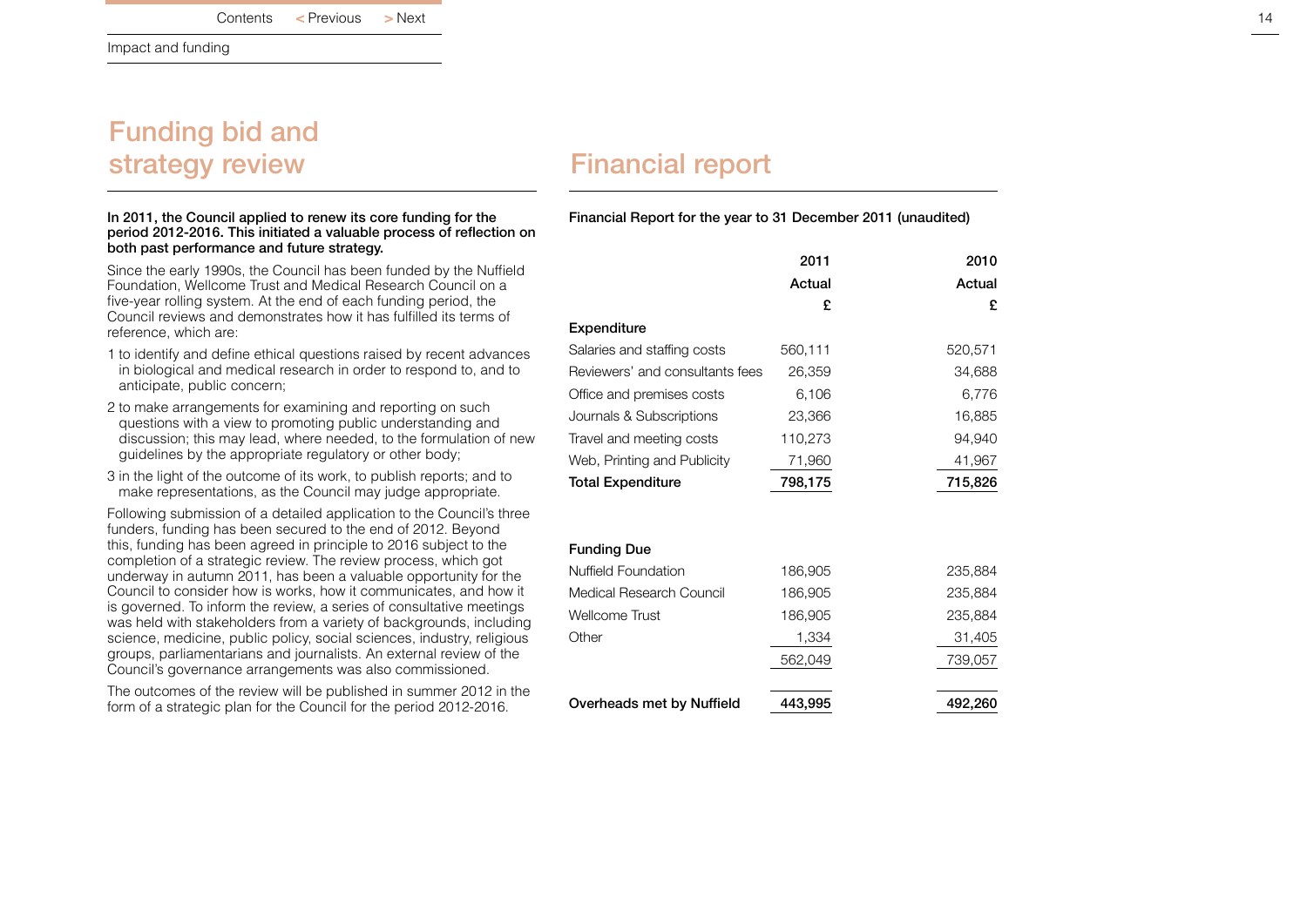<span id="page-15-0"></span>Impact and funding

### Impact report

The Council aims to inform policy making and promote public discussion of bioethics. This section provides some indicators of how well the Council achieved these aims in 2011.

### Policy impact

Measuring the Council's influence on policy can be a challenge. Policy change can take a long time to come about, and we are often one voice among many. Nevertheless, examples of policy change in 2011 where we have had an impact can be identified:

- The Government's [Protection of Freedoms Bill 2010-12](http://www.nuffieldbioethics.org/news/proposed-dna-database-changes-line-council-report) proposes changes to the way people's DNA is stored on the National DNA Database, following a ruling of the European Court of Human Rights in 2008. The ruling cited the Council's 2007 report *The forensic use of bioinformation: ethical issues* heavily in its judgment. Under the new legislation, DNA profiles and fingerprints taken from people who have been arrested but never charged or convicted of a crime will be destroyed.
- In its report on [Behaviour Change,](http://www.publications.parliament.uk/pa/ld201012/ldselect/ldsctech/179/179.pdf) the Lords Science and Technology Committee drew on the Council's 'ladder of interventions', as set out in our 2007 report *Public health: ethical issues*. The ladder was used to illustrate the Committee's conclusion that a whole range of measures will be needed to change behaviour in a way that will make a real difference to society's biggest problems.
- The Northern Ireland Executive published a [new strategy](http://www.nuffieldbioethics.org/news/northern-ireland-dementia-strategy-echoes-council-conclusions) for improving dementia services in the region, echoing many of the conclusions made in the Council's report *Dementia: ethical issues*. In addition, the WHO report *Dementia: a public health priority* referenced several conclusions in the Council's report on dementia, for example on supported decision-making, and its approach to ethical issues in dementia closely matches that presented by the Council.

| <b>Reports and Working Parties</b>                                                |                |                                 |  |  |
|-----------------------------------------------------------------------------------|----------------|---------------------------------|--|--|
| Reports published to date                                                         | 23             |                                 |  |  |
| Reports published in 2011                                                         | 3              |                                 |  |  |
| Reports published 2008-2010                                                       | $\overline{2}$ |                                 |  |  |
| Active Working Parties at end of 2011                                             | 3              |                                 |  |  |
| Media coverage                                                                    |                |                                 |  |  |
|                                                                                   | 2011           | Average per year 2008-2010      |  |  |
| No. of broadcast interviews                                                       | 57             | 18                              |  |  |
| No, of online & print articles:                                                   |                |                                 |  |  |
| UK national press                                                                 | 16             | 33                              |  |  |
| Other (incl national and<br>international online media)                           | 688            | 132                             |  |  |
|                                                                                   |                | 17                              |  |  |
| Articles written by Council representatives                                       | 24             |                                 |  |  |
| Website & social media statistics                                                 |                |                                 |  |  |
|                                                                                   | 2011           | 20101                           |  |  |
| Visits to the website                                                             | 121,476        | 81,325                          |  |  |
| Page views                                                                        | 666,072        | 355,209                         |  |  |
| Average visit duration                                                            | 3 min 13 sec   | $2 \text{ min } 54 \text{ sec}$ |  |  |
| No. countries with more than 100 visits                                           | 60             | 49                              |  |  |
| Subscribers to e-newsletter                                                       | 2280           | 1797                            |  |  |
| <b>Twitter followers</b>                                                          | 1571           | 1000                            |  |  |
| Presentations at conferences and events                                           |                |                                 |  |  |
|                                                                                   | 2011           | Average per year 2008-2010      |  |  |
| No. events where presentations were                                               | 46             | 48                              |  |  |
| given by Council representatives                                                  |                |                                 |  |  |
| <b>Consultations</b>                                                              |                |                                 |  |  |
|                                                                                   | 2011           | Average per year 2008-2010      |  |  |
| Number of consultations held by the<br>Council                                    | 1              | 1.3                             |  |  |
| Responses received to the Council's<br>consultations                              | 85             | 177                             |  |  |
| Responses submitted by the Council to<br>the consultations of other organisations | 8              | 12                              |  |  |
| <b>Academic citations</b>                                                         |                |                                 |  |  |
|                                                                                   | 2011           | Average per year 2008-2010      |  |  |
| Papers or books citing Nuffield Council<br>on Bioethics <sup>2</sup>              | 454            | 388                             |  |  |
|                                                                                   |                |                                 |  |  |

1 Comparable data not available prior to 2010

2 Data generated using Harzing's Publish or Perish software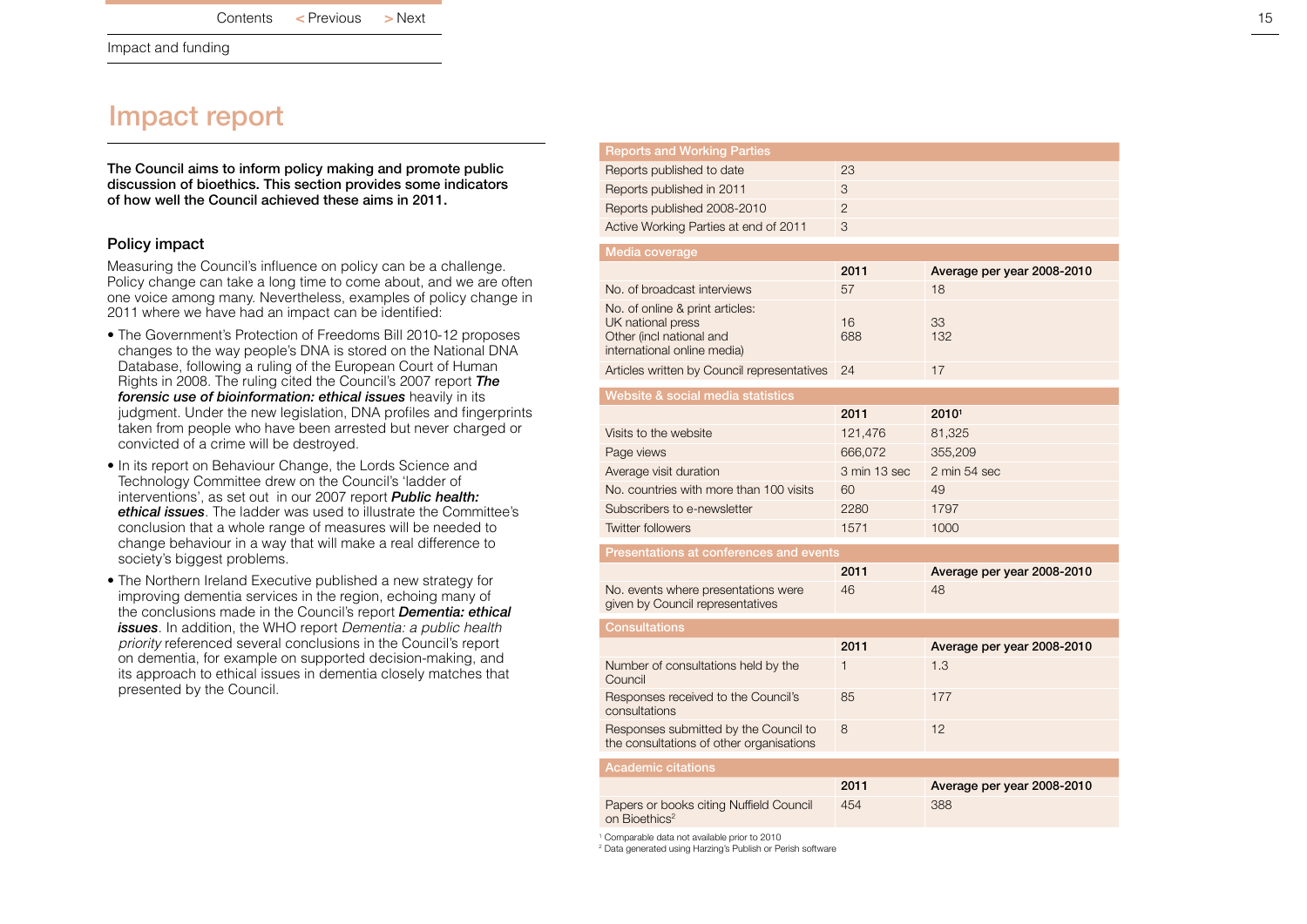<span id="page-16-0"></span>People

### Council members

#### Professor Jonathan Montgomery (Chair from March 2012)

Professor of Health Care Law, University of Southampton and Chair, Hampshire Primary Care Trust

#### Professor Albert Weale FBA (Chair until March 2012)

ESRC Professorial Fellow & Professor of Political Theory and Public Policy, University College London

### Professor Hugh Perry FMedSci

(Deputy Chair until March 2012) Professor of Experimental Neuropathology, University of Southampton

### Professor Thomas Baldwin

Professor of Philosophy, University of York. Co-opted member of Council while chairing the Council's Working Party on novel neurotechnologies

### Professor Steve Brown FMedSci

Director, Medical Research Council Mammalian Genetics Unit, Harwell, **Oxfordshire** 

### Dr Amanda Burls

Director, Postgraduate Programmes in Evidence-Based Health Care, and Senior Fellow, Centre for Evidence-Based Medicine, University of Oxford

### Professor Robin Gill

Professor of Applied Theology, University of Kent

Professor Sian Harding FAHA FESC Professor of Cardiac Pharmacology, National Heart and Lung Institute, Imperial College London

Professor Ray Hill FMedSci Retired 2008. Previously Head of Licensing and External Research for Europe, Merck, Sharp and Dohme

### Professor Søren Holm

Professor of Bioethics, University of Manchester and part-time Professor of Medical Ethics, University of Oslo, Norway

#### Dr Rhona Knight FRCGP

General Practitioner and Senior Clinical Educator, University of Leicester. Chair of the Council's Education Advisory Group and Working Party on donor conception

### Professor Graeme Laurie FRSE

Professor of Medical Jurisprudence, University of Edinburgh, and Director of the Arts and Humanities Research Council Research Centre for Studies in Intellectual Property and Technology Law

### Dr Tim Lewens

Reader in Philosophy of the Sciences and Fellow of Clare College, University of Cambridge

### Professor Ottoline Leyser CBE FRS

Professor of Plant Development and Associate Director, Sainsbury Laboratory, University of Cambridge

#### Professor Anneke Lucassen

Professor of Clinical Genetics and Honorary Consultant Clinical Geneticist, University of Southampton Cancer Sciences Division and The Wessex Clinical Genetics Service

#### Professor Michael Moran FBA

WJM Mackenzie Professor of Government, University of Manchester. Co-opted member of Council while chairing the Council's Working Party on emerging biotechnologies

### Professor Alison Murdoch FRCOG

Professor of Reproductive Medicine, Consultant Gynaecologist and Head of the NHS Newcastle Fertility Centre at Life

### Dr Bronwyn Parry

Reader in Geography, Queen Mary, University of London

### Professor Nikolas Rose

Professor of Sociology and Head of Department of Social Science, Health and Medicine, King's College London

### Professor Dame Marilyn Strathern FBA

Former Mistress, Girton College Cambridge and William Wyse Professor of Social Anthropology, Cambridge University. Co-opted member of Council while chairing the Working Party on human bodies in medicine and research

### Professor Joyce Tait CBE FRSE FSRA

Scientific Adviser to the Innogen Centre (ESRC Centre for Social and Economic Research on Innovation in Genomics), Edinburgh University. Co-opted member of Council while chairing the Working Party on biofuels

### Dr Geoff Watts FMedSci

Science and medical writer and broadcaster. Chair of the Working Group on mitochondrial donation

#### Professor Jonathan Wolff

Professor of Philosophy, University College London